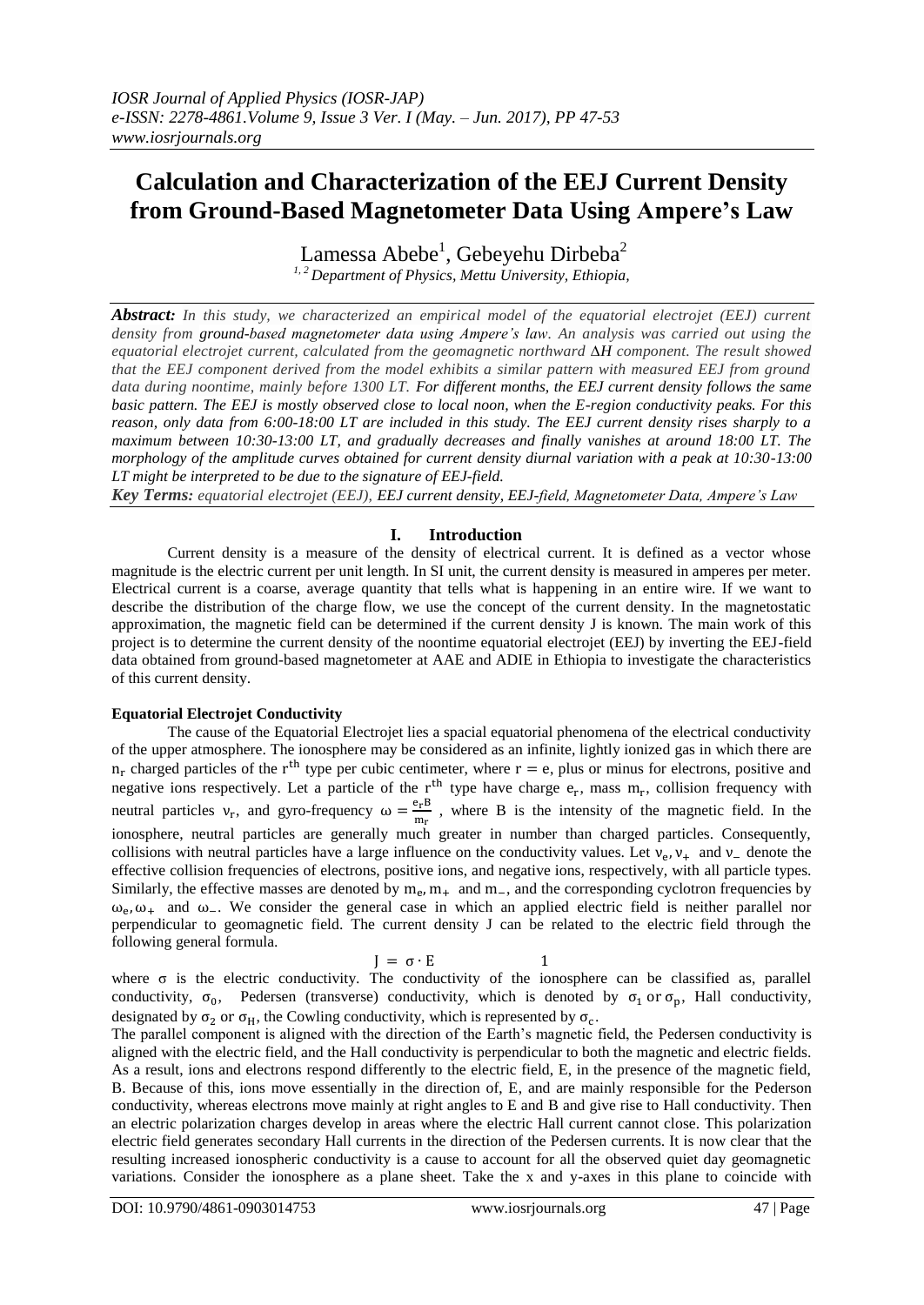magnetic south and east, respectively, whereas the z-axis points downward. Let the magnetic field, B dip at an angle I to the plane. Let  $\mathbf{i}, \mathbf{j}, \mathbf{k}$  be unit vectors in the directions of x, y, and z, respectively. Figure 1 is the usual Cartesian coordinate system that we use to demonstrate the components of the Earth's magnetic field.



**Figure 1:** The usual Cartesian coordinate system. Here, x points toward the magnetic north, y toward east and z toward the Earth's center. The H-component represents the horizontal component of the magnetic field.

The electric and magnetic field on this coordinate system are given by

$$
= E_x i + E_y j + E_z k,
$$

$$
B = B(\cos I\mathbf{i} + \sin I\mathbf{k}) = Bb_0, \qquad b_0 = \cos I \cdot \mathbf{i} + \sin I \cdot \mathbf{k} \tag{3}
$$
  
The current density given by equation (1) has components in all these directions and can be given by,  

$$
\mathbf{j} = \sigma_0 (\mathbf{E}_0 \cdot \mathbf{b}_0) \mathbf{b}_0 + \sigma_1 \mathbf{E}_1 - \sigma_2 (\mathbf{E} \times \mathbf{b}_0),
$$

E

All the components of the current density in terms of simplified tensor is as follows:

$$
\begin{pmatrix} j_x \\ j_y \\ j_z \end{pmatrix} = \begin{pmatrix} \sigma_p \sin^2 l + \sigma_0 \cos^2 l & -\sigma_H \sin l & (\sigma_0 - \sigma_p) \sin l \cos l \\ \sigma_H \sin l & \sigma_p & -\sigma_H \cos l \\ (\sigma_0 - \sigma_p) \sin l \cos l & \sigma_H \cos l & \sigma_p \cos^2 l + \sigma_0 \sin^2 l \end{pmatrix} \begin{pmatrix} E_x \\ E_y \\ E_z \end{pmatrix}
$$
 5

At the dip equator, where  $I = 0$ , equation (5) reduces to

$$
\begin{pmatrix} j_x \\ j_y \\ j_z \end{pmatrix} = \begin{pmatrix} \sigma_0 & 0 & 0 \\ 0 & \sigma_p & -\sigma_H \\ 0 & \sigma_H & \sigma_p \end{pmatrix} \begin{pmatrix} E_x \\ E_y \\ E_z \end{pmatrix}
$$
 6

Since the vertical current is inhibited (i.e.  $jz = 0$ ) at the equatorial E-region, due to low conductivities above and below E-region, then from equation (6) we get

$$
E_z = \frac{\sigma_H}{\sigma_p} E_y, \qquad \qquad \text{7}
$$

and the corresponding west-east current, jy, becomes

$$
j_y = \left(\sigma_p + \frac{\sigma_H^2}{\sigma_p}\right) E_y = \sigma_C E_y
$$
8

Where  $\sigma_{\rm C}$  is

And

$$
\sigma_C = \left(\sigma_p + \frac{\sigma_H^2}{\sigma_p}\right)
$$

called the Cowling conductivity. Hence, equation (8) represents the EEJ current.

Therefore, The equatorial electrojet is so strong because the vertical currents are strongly inhibited at the magnetic equator, since no vertical currents flows parallel to (and  $\sigma_0 \gg \sigma_H$ ,  $\sigma_p$ ) the magnetic field. Below 90km the conductivity decrease rapidly because of the increasing collision frequencies and above 140km ions become magnetized and so the electrons and ions  $E \times B$  drift together and the Hall conductivity drops. As a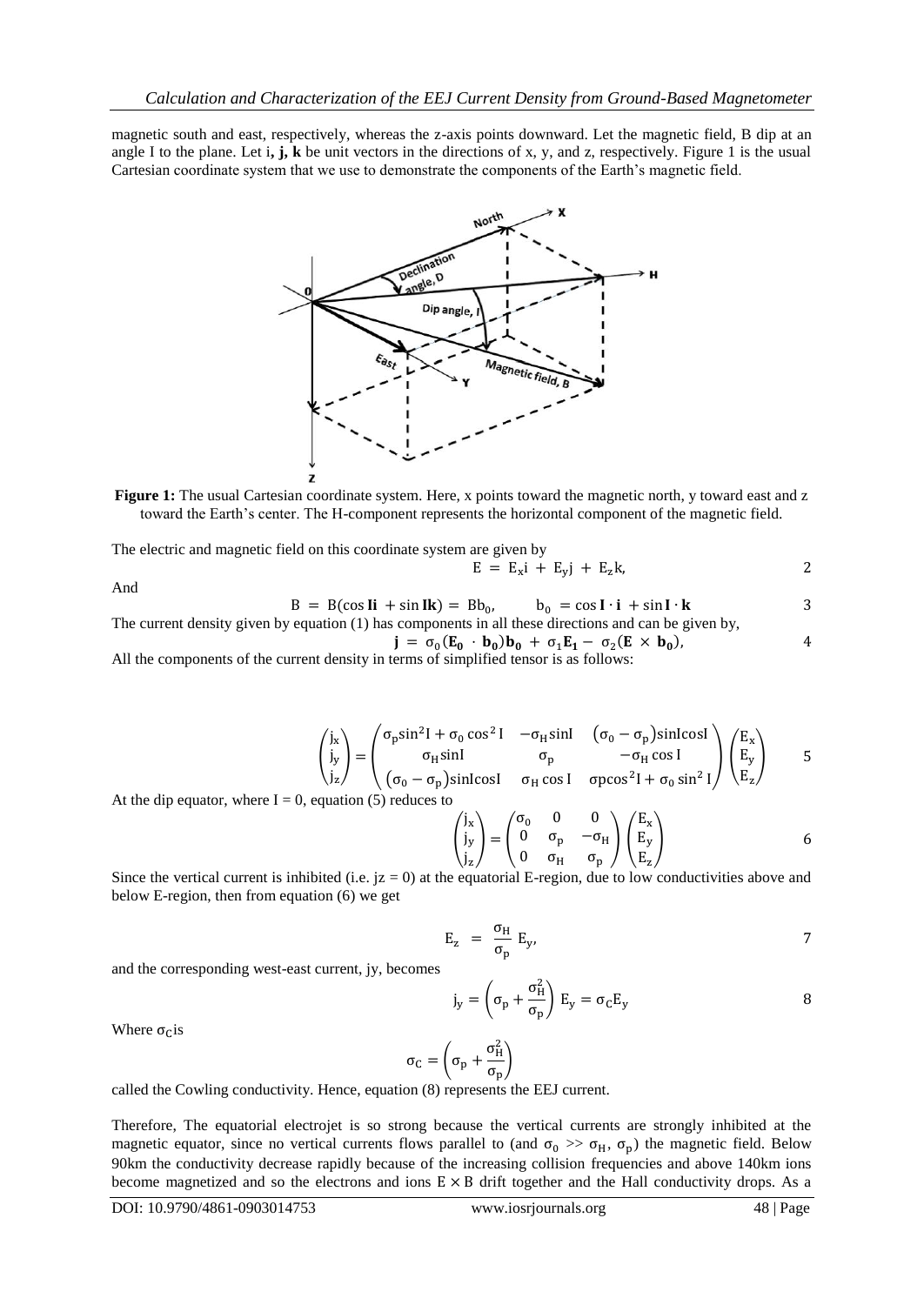crude approximation, we consider the electrojet layer, centered at about 103-105km, to be bounded above and below by insulating regions. Polarization charges build up on these boundaries to almost prevent vertical current flow in the layer.

### **Calculation and Characterization of EEJ Current Density from Magnetometer Data**

The EEJ is considered as a current strip, flowing eastward along the geomagnetic equator, at an altitude h=105 km. To calculate the current density, let us consider an infinite current sheet described by length each carrying current I, which is infinitesimally thin but infinitely long and wide. The sheet has a linear current density (i.e. current per unit length), J. We wish to find the magnetic field direction and magnitude at point P a distance h away from the sheet by using Ampere's law. Ampere's law is the Maxwell equation that relates the magnetostatic field (flux) to the source of the magnetostatic field (current). Consider the schematic representation of an infinite current sheet shown as Figure 2 below carrying a current density J (A/m) flowing in the eastward direction.



**Figure 2**: An infinite sheet of current carrying a current density per unit length  $J(A/m)$  flowing in the y direction.

## **II. Results and Discussions**

The data set consists of hourly values of EEJ-field for a year 2010 at two stations in Ethiopia at AAE and ADIE obtained by subtracting ADIE hourly values from AAE hourly values. In figure 3-5 we plot the local time dependence of the EEJ current density for three months of the year 2010. For different months, the EEJ current density follows the same basic pattern. The EEJ is mostly observed close to local noon, when the Eregion conductivity peaks. For this reason, only data from 6:00-18:00 LT are included in this study. The EEJ current density rises sharply to a maximum between 10:30-13:00 LT, and gradually decreases and finally vanishes at around 18:00 LT. The morphology of the amplitude curves obtained for current density diurnal variation with a peak at 10:30-13:00 LT might be interpreted to be due to the signature of EEJ-field.

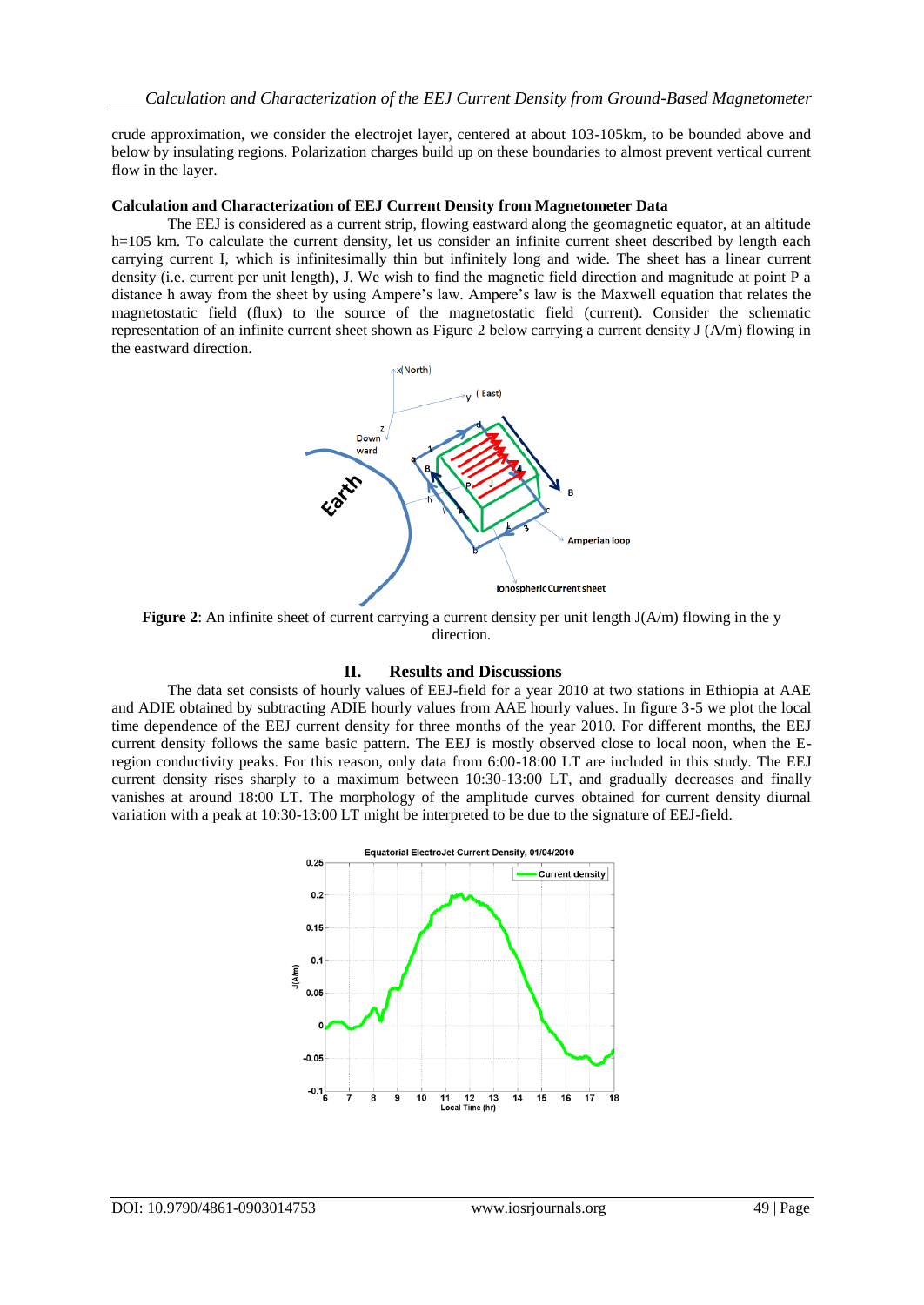

**Figure 3**: Local time dependence of EEJ current density for April, 2010.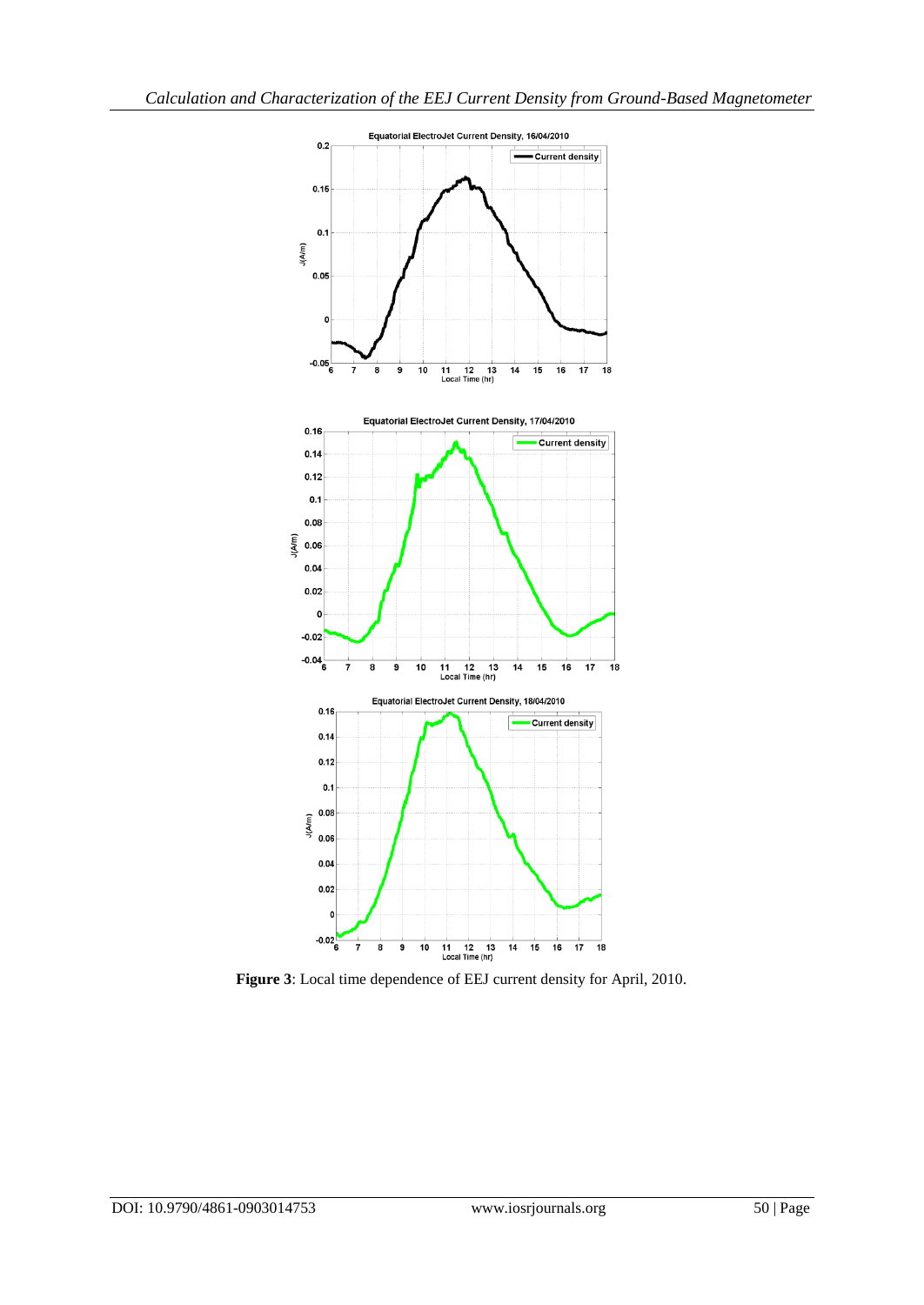

**Figure 4:** Local time dependence of EEJ current density for February, 2010.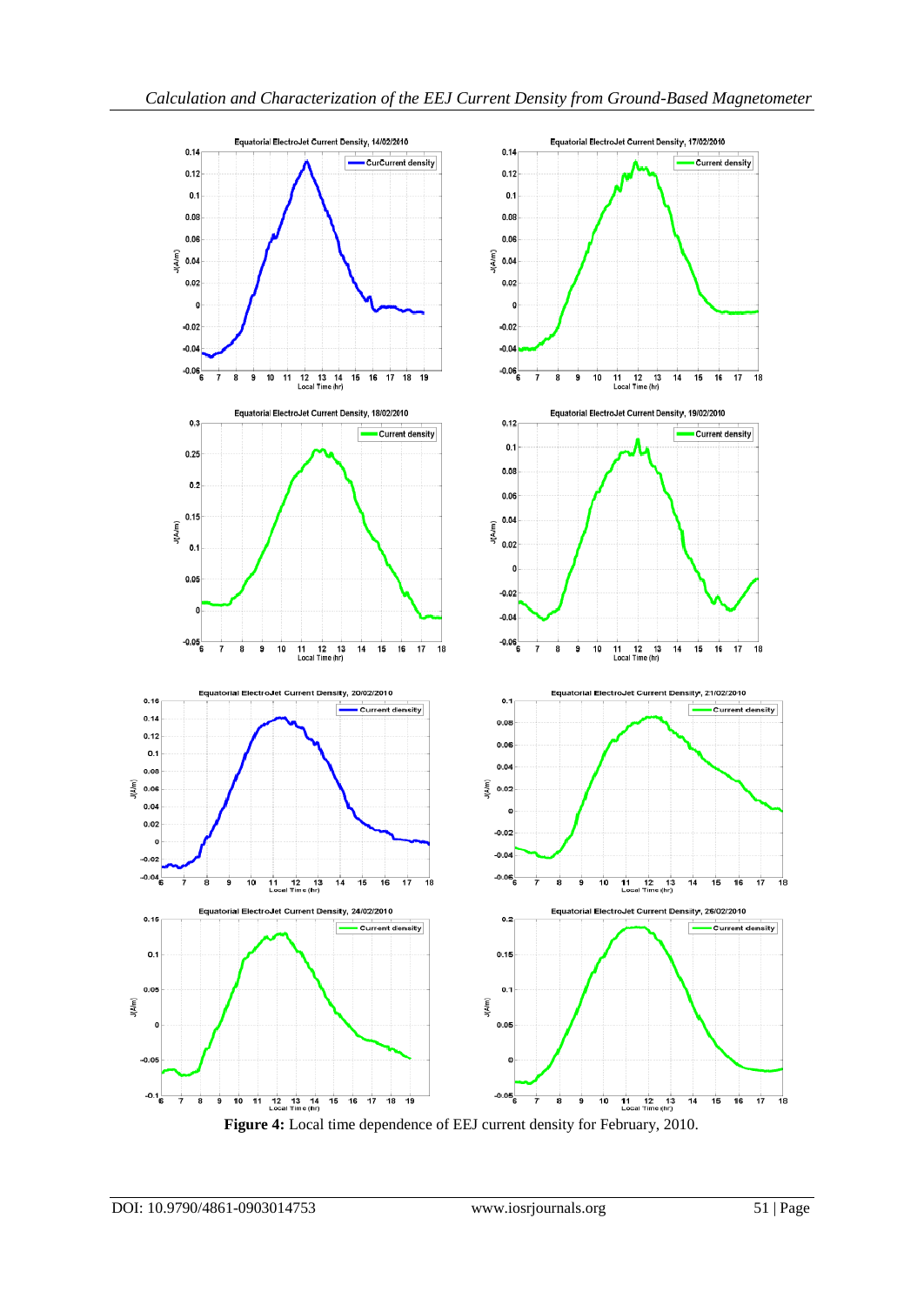

**Figure 5:** Local time dependence of EEJ current density for March, 2010.

The maximum peak of the EEJ current density, which is obtained from ground-based magnetometer measurements, in agrees with those obtained from theoretical calculation using different models and with some existing results obtained from satellite data from other regions were similar studies had been carried out(see in details Patrick Alken and Stefan Maus). The average peak of EEJ current density from the figure 3-5 is about 0.15 A/m. This means that a change of 30-80 nT of ∆H at ground is equivalent to an equatorial ionospheric current density of 0.1-0.15 A/m over the Ethiopian ionosphere. In other words, an EEJ current density of 0.1- 0.15 A/m in the ionospheric E-region would produce a value of ∆H 30-80 nT over the Ethiopian ionosphere.

## **III. Conclusion**

Ground observations of ∆H associated with the EEJ, can be taken as an indication of the equatorial electrojet current density in the ionospheric E-region. We therefore, believe that the mathematical equation (18) will be useful in prediction of the EEJ current density along the magnetic equator as a function of local time